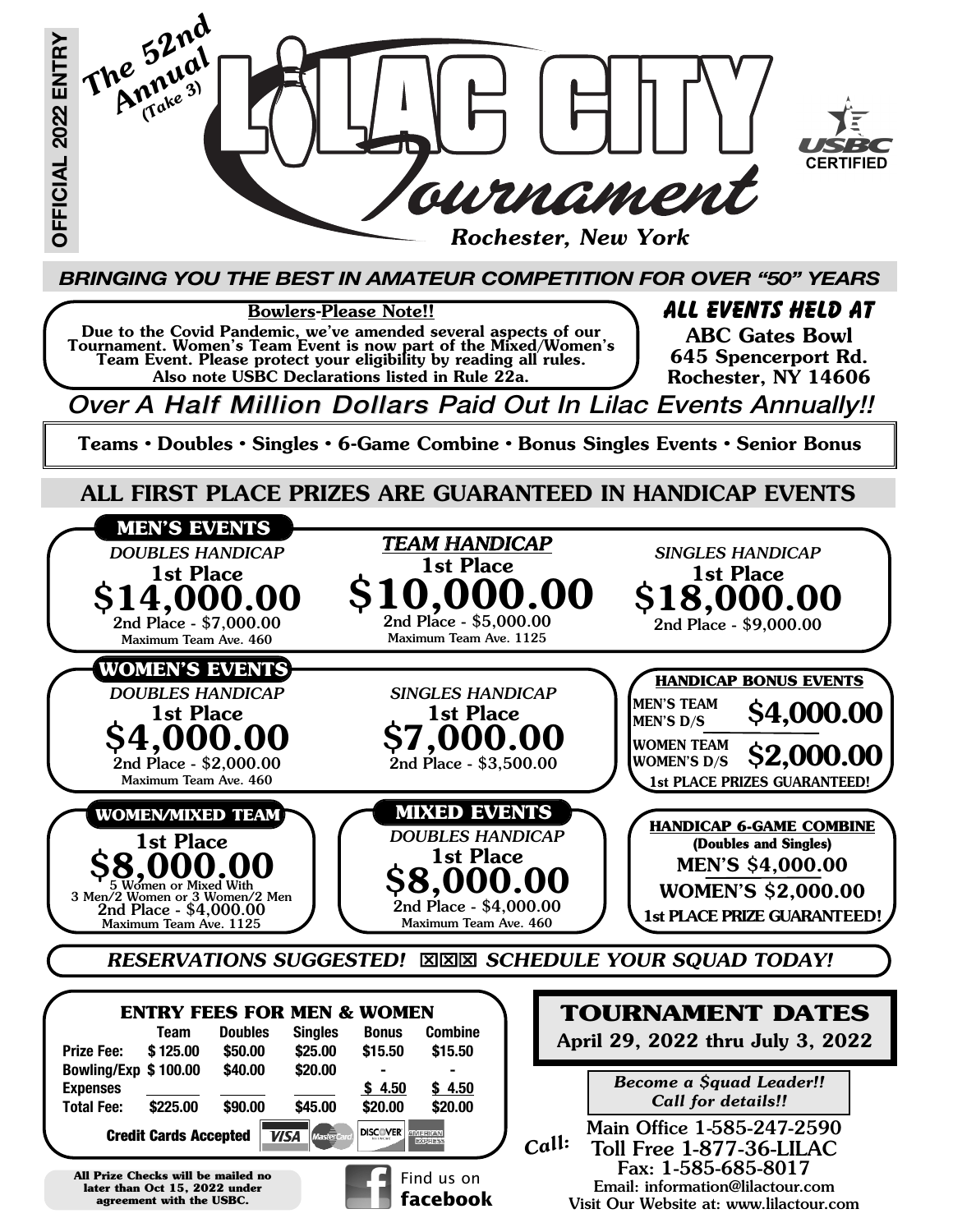| $\vdash$        | <b>BON/TM</b><br><b>SR/TM</b><br>8<br>$\circ$<br>D/S                                    | <b>BON/DS</b><br><b>SRVDS</b><br><b>SC/TM</b>                                                                                                                                                                                             | <b>SC/DS</b>                                                                                                                              | Group Leader:                   |                                     |                                                                                                                                                                                       |  |
|-----------------|-----------------------------------------------------------------------------------------|-------------------------------------------------------------------------------------------------------------------------------------------------------------------------------------------------------------------------------------------|-------------------------------------------------------------------------------------------------------------------------------------------|---------------------------------|-------------------------------------|---------------------------------------------------------------------------------------------------------------------------------------------------------------------------------------|--|
|                 | For Office Use Only                                                                     | Mail Completed Entry Form and Payment To:                                                                                                                                                                                                 |                                                                                                                                           |                                 |                                     |                                                                                                                                                                                       |  |
| Amt Paid:       | -Do Not Write in this Space-                                                            | 645 Spencerport Road, Rochester, NY 14606<br>Lilac City Tournament                                                                                                                                                                        |                                                                                                                                           |                                 |                                     | -Do Not Write in this Space-<br>For Office Use Only                                                                                                                                   |  |
|                 |                                                                                         | 1-585-247-2590 or 1-877-36-LILAC • Fax 1-585-685-8017                                                                                                                                                                                     |                                                                                                                                           |                                 | Reg ID:                             |                                                                                                                                                                                       |  |
| <b>Bal Due:</b> | <b>ALL</b>                                                                              | HELD AT ABC GATES BOWL<br><b>EVENTS</b><br>CITY<br><b>LILAC</b>                                                                                                                                                                           |                                                                                                                                           |                                 | Date Rec'd:                         | Date Conf.:                                                                                                                                                                           |  |
|                 | <b>Team Name</b>                                                                        | Day/Time:<br>st Choice                                                                                                                                                                                                                    |                                                                                                                                           | 2nd Choice Day/Time:            |                                     |                                                                                                                                                                                       |  |
|                 | Print or Type Full Name in Bowling Order<br>NO REARRANGING OF ORDER ALLOWED AT CHECK-IN | Address/City/State<br>Street<br>Sex<br>M≒                                                                                                                                                                                                 | $8$ Zip                                                                                                                                   | $19 - 20$<br>USBC/CTF<br>Number | Leave Blank<br>AVERAGES<br>20-21    | Scratch<br>pnus Sq<br>Bonu<br><b>Optional Events</b><br>Hdcp<br>- Sgls<br>Bonus<br>Hdcp<br>Sr. SiglS                                                                                  |  |
|                 |                                                                                         |                                                                                                                                                                                                                                           |                                                                                                                                           |                                 |                                     |                                                                                                                                                                                       |  |
|                 | SS#:                                                                                    |                                                                                                                                                                                                                                           | Zip:                                                                                                                                      |                                 |                                     |                                                                                                                                                                                       |  |
|                 | $\sim$                                                                                  |                                                                                                                                                                                                                                           |                                                                                                                                           |                                 |                                     |                                                                                                                                                                                       |  |
|                 | ss#                                                                                     |                                                                                                                                                                                                                                           | Zip:                                                                                                                                      |                                 |                                     |                                                                                                                                                                                       |  |
| Vitice Use Only | $\frac{1}{35}$<br>S                                                                     |                                                                                                                                                                                                                                           | Zip:                                                                                                                                      |                                 |                                     |                                                                                                                                                                                       |  |
| Team ID:        | 4                                                                                       |                                                                                                                                                                                                                                           |                                                                                                                                           |                                 |                                     |                                                                                                                                                                                       |  |
|                 | SS#:                                                                                    |                                                                                                                                                                                                                                           | Zip:                                                                                                                                      |                                 |                                     |                                                                                                                                                                                       |  |
|                 | 5                                                                                       |                                                                                                                                                                                                                                           |                                                                                                                                           |                                 |                                     |                                                                                                                                                                                       |  |
|                 | SS#:                                                                                    |                                                                                                                                                                                                                                           | Zip:                                                                                                                                      |                                 |                                     |                                                                                                                                                                                       |  |
|                 | 2nd<br><b>DOUBLES</b><br><b>NIQ</b><br><b>LILAC</b><br>1st Choice Day/Time:             | J,<br>NTRY<br>Time:<br>& SINGLES E<br>Choice Day/                                                                                                                                                                                         | Please Tag Non-USBC & CIT Averages with an<br>Asterisk (Ex:195"), Sport or Competition and<br>Non-House as per 13g with an "S". (Ex:184S) |                                 |                                     | NOTE "MAXIMUM" ALLOWED AVERAGES<br>Doubles - 460<br>Team Event - 1125                                                                                                                 |  |
| Office<br>Only  | Print or Type Full Name in Bowling Order<br>NO REARRANGING OF ORDER ALLOWED AT CHECK-IN | Sex<br>M/F                                                                                                                                                                                                                                | USBC/CTF                                                                                                                                  | AVERAGES                        |                                     | Optional Events                                                                                                                                                                       |  |
|                 |                                                                                         | 8Zip<br>Street Address/City/State                                                                                                                                                                                                         | Number                                                                                                                                    | 20-21 Leave Blank<br>19-20      | Scratch<br>Comb<br>Hdcp<br>Comb     | Scratch<br>Bonus Sgls<br>Hdcp<br>Bonus Sgls<br>Hdcp<br>Sr. Sgls                                                                                                                       |  |
| <b>Team</b> ID  | <del>#</del><br>$\mathbf -$                                                             | Zip:                                                                                                                                                                                                                                      |                                                                                                                                           |                                 |                                     |                                                                                                                                                                                       |  |
|                 | SS#:<br>$\sim$                                                                          | Zip:                                                                                                                                                                                                                                      |                                                                                                                                           |                                 |                                     |                                                                                                                                                                                       |  |
|                 | SS#                                                                                     | $\overline{z}$                                                                                                                                                                                                                            |                                                                                                                                           |                                 |                                     |                                                                                                                                                                                       |  |
| <b>Ji</b> msəT  | $\frac{45}{35}$<br>$\mathbf{\Omega}$                                                    | Zip:                                                                                                                                                                                                                                      |                                                                                                                                           |                                 |                                     |                                                                                                                                                                                       |  |
|                 |                                                                                         |                                                                                                                                                                                                                                           |                                                                                                                                           |                                 |                                     |                                                                                                                                                                                       |  |
| <b>Ul</b> msel  | $\frac{45}{35}$                                                                         | $\overline{z}$ ip:                                                                                                                                                                                                                        |                                                                                                                                           |                                 |                                     |                                                                                                                                                                                       |  |
|                 | $rac{3}{3}$<br>$\sim$                                                                   | Zip:                                                                                                                                                                                                                                      |                                                                                                                                           |                                 |                                     |                                                                                                                                                                                       |  |
|                 | Please Fill Out Completely<br>Captain Information - Rule #18                            |                                                                                                                                                                                                                                           | Schedule of EVENTS at ABC Gates Bowl                                                                                                      |                                 |                                     |                                                                                                                                                                                       |  |
| Name            |                                                                                         | <b>Please Notell</b> As all events are now held at one center, the following is our<br>"Base Schedule". "TBD" indicates unscheduled squads. These may be required on<br>our busier weekends for Team and/or D&S. This year will be unique |                                                                                                                                           |                                 |                                     | <b>Entry Information:</b><br>• All CANADIAN ENTRIES MUST submit entry fee in<br>US Currency. No Canadian personal checks.<br>• Post dated and/or starter checks will not be accepted. |  |
| Signature       |                                                                                         | as well as for our bowlers! Your patience is appreciated!                                                                                                                                                                                 |                                                                                                                                           |                                 |                                     | • Only certified check, money order, credit card, or cash<br>will be accepted at time of bowling.                                                                                     |  |
| Address         |                                                                                         | Fridays: 12:00pm~TBD, 3:30pm~D&S, 7:00pm~D&S                                                                                                                                                                                              |                                                                                                                                           |                                 | \$40.00 fee on all returned checks. | Complete info for Credit Card                                                                                                                                                         |  |
| City/State      | Zip                                                                                     | Saturdays:                                                                                                                                                                                                                                | 8:00am~D&S, 11:15am~D&S,                                                                                                                  |                                 |                                     | NOTE: Payments by Credit Card will incur<br>a 3% Processing Fee                                                                                                                       |  |
|                 | Eve(<br>Phone: Day(                                                                     |                                                                                                                                                                                                                                           | 3:15pm~Team, 7:00pm~TBD                                                                                                                   |                                 | Name on Card                        |                                                                                                                                                                                       |  |
|                 | Email Address                                                                           | <b>Sundays:</b>                                                                                                                                                                                                                           | 8:00am~Team,12:30pm~D&S, 3:30pm~TBD                                                                                                       |                                 | Type of Card: UVisa                 | $\square_{\text{Amex}}$<br><b>O</b> Discover<br>$\square$ w.c                                                                                                                         |  |
|                 | Assoc<br>Local USBC/CTF                                                                 | <u>ALL SQUAD DATES AND TIMES MAY BE AMENDED AT THE DISCRETION OF THE</u><br>TOURNAMENT MANAGEMENT TO FACILITATE ENTRIES.                                                                                                                  |                                                                                                                                           |                                 | Exp. Date<br>Card No.               | 204                                                                                                                                                                                   |  |
|                 | Assoc Phone #                                                                           | SQUADS HAVING NO PAID ENTRIES BY THE PRIOR WEEKEND MAY BE CANCELLED.                                                                                                                                                                      |                                                                                                                                           |                                 | Signature                           | <b>VISA</b> Corporate Discover                                                                                                                                                        |  |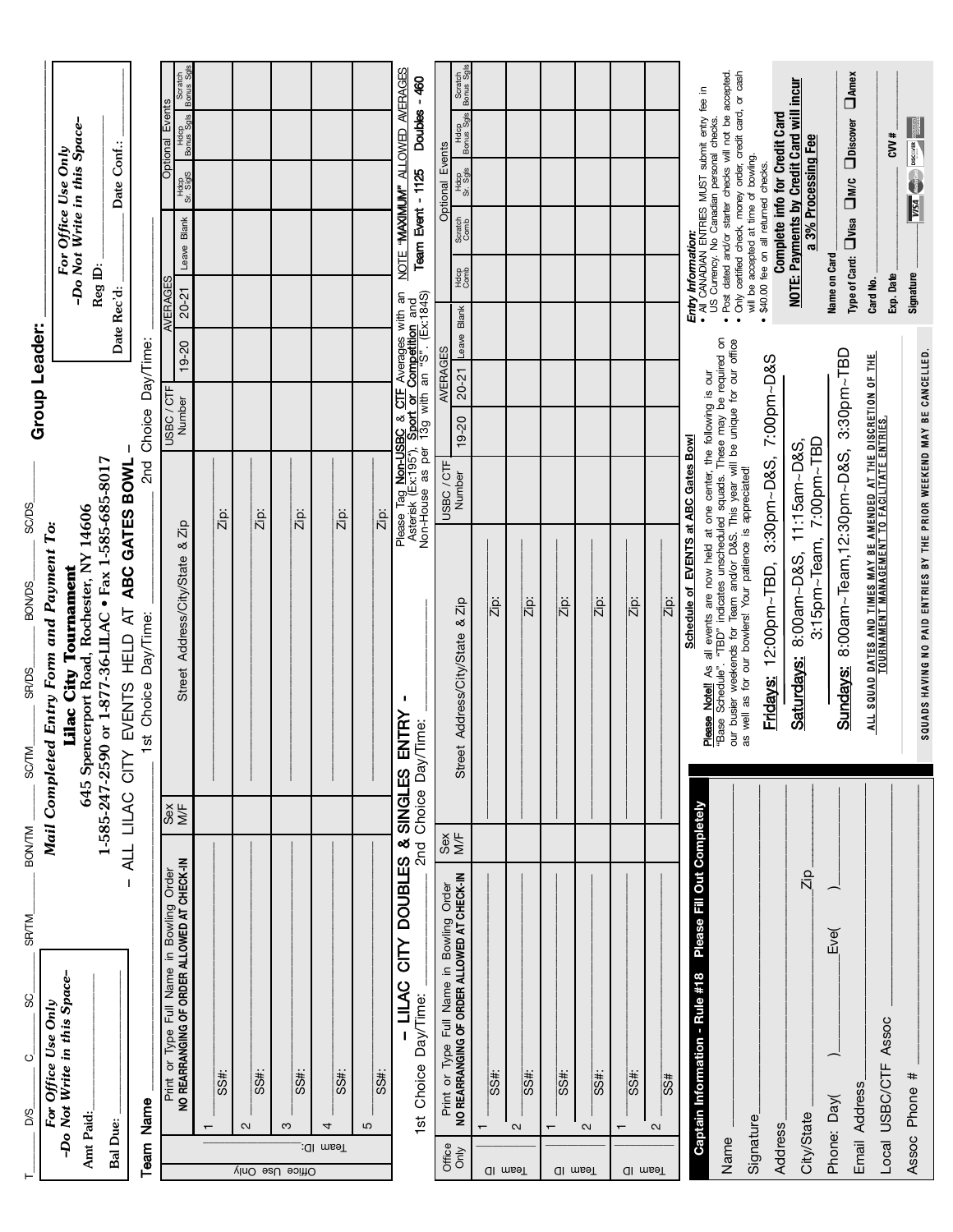## *LILAC CITY TOURNAMENT RULES* - BOWLERS!!! Please Read Carefully and Keep This Page! FAILURE TO ABIDE BY ANY OF THE FOLLOWING RULES MAY RESULT IN YOUR DISQUALIFICATION.

#### **GENERAL:**

- 1) We consider our USBC Certified tournament an "Amateur" event in which all USBC Rules not specified here will be in effect. Courtesy to other bowlers is expected and will be enforced. Rude, loud, or unsportsmanlike behavior will not be tolerated.
- 2) Team and Doubles/Singles photographs must be taken upon registration for identification purposes. Should a substitution occur, either prior to or during an event, a new photograph must be taken Purchasing of photos is optional. Refusal or failure to have photo taken will result in disqualification.
- 3) All bowlers are required to be USBC Certified. USBC Membership Cards must be shown at check-in. Non-certified bowlers and bowlers certified or sanctioned outside of the USBC may enter by purchasing an associate membership from USBC for \$25. (An optional Participation Fee of \$5 may be paid to enter the Lilac City Tournament ONLY. NOTE: This will NOT cover any other tournament entered!)
- 4) Any bowler entering the Lilac who is not eligible as to USBC membership shall forfeit any claims to refunds and/or prize money, and all associated scores of said bowler disqualified.
- 5) PRIZES: All guarantees as listed on the front of tournament entry application will be paid as well as at least one (1) prize for every ten (10) entries. All prize fees will be returned 100%.
- 6) All Entries close prior to the start of the last squad listed on July 3, 2022. POSITIVELY NO REFUNDS AFTER THE FINAL SQUAD HAS BEGUN.

### PAYMENTS:

- 7) Post dated and/or starter checks will not be accepted for payment of entry fees.
- Only certified checks, money order, credit card, or cash will be accepted at time of bowling.
- a) Returned checks will be charged a \$40 fee and if not paid in full by JULY 3, 2022 will result in the disqualification of all scores for the individual, Team and/or group associated with said check. b) All payments by Credit Card will incur a 3% Processing Fee.
- 8) All CANADIAN entries must submit entry fees in US Currency. No Canadian Personal checks will be accepted.

#### **BOWLER ELIGIBILITY:**

- 9) TEAM: Any 5 USBC Certified bowlers may form a team, subject to the following: a) Men's and Women's events are **GENDER BASED**. (5 Men or 5 Women)
	- b) Mixed Teams must consist of (3 men, 2 women) or (2 men, 3 women).
	- c) Womens' Teams and Mixed Teams compete for the same Prize List.
	- d) No more than 2 Pro Bowlers\*\* may bowl on the same 5-person team. e) Teams over the maximum average of **1125** will not be allowed to bowl.
	- DOUBLES and SINGLES:
	- f) Bowlers must bowl both Doubles and Singles each time they enter.
	- g) Two Pro Bowlers<sup>\*\*</sup> are not allowed to bowl together in Doubles.
	-
- h) Doubles Teams over the maximum average of **460** will not be allowed to bowl. 10) PBA, PBA50, PWBA and National Team Members see PRO BOWLER RULE.
- 11) Minimum age for participants is 18 years of age as of April 29, 2022. This also requires said bowler to have at least one Certified Adult average of at least 42 games.
- 12) Certification: (Previously referred to as Sanction)
- NON-USBC: Special consideration will be given to bowlers certified and/or sanctioned outside of the USBC. However, all bowlers must submit entry forms to our office at least TWO WEEKS prior to bowling. **Walk-ins will not be allowed.** Call if clarification is needed.
- **AVERAGES:** (NOTE: USBC Bowlers may obtain their average information by visiting www.bowl.com.)
- 13) All bowlers will enter using their **HIGHEST** USBC, CTF, or other Nationally certified or sanctioned average from the 2019-20, 2020-21 or 2021-22 season, minimum of 21 games.This includes all leagues whether Winter, Spring, Summer or Fall. Current season average used will be based on the bowlers average "at time of bowling". In addition:
	- a) All bowlers entering the Lilac City Tournament must have a certified average from either the 2019-20, 2020-21 or 2021-22 season of at least 42 games. If not, that bowler must bowl scratch in all events. b) A bowlers "CONVERTED Average" as listed on Bowl.com from a Sport or Challenge League will be
	- used if it is the highest average listed or reported for that season. c) A bowler's "COMPOSITE Average" as listed on Bowl.com, will be used if this average is 5 or more pins higher than highest league average listed or reported for that season.
	- d) Collegiate, Youth, and uncertified or unsanctioned league averages do not satisfy entry
	- requirements but must be reported and will be used should it be higher than other averages submitted. e) Any **CURRENT SEASON AVERAGE** of 15 games or more, but less than 21 games, that exceeds a bowler's entering average by 5 or more pins, must be reported for possible adjustment.
	- f) Any bowler who has averaged 10 or more pins higher than his/her entering average, in either the 2017-18 or 2018-19 season, must report this at time of registration for possible adjustment.
	- g) **NON-HOUSE PATTERN AVERAGES:** All bowlers with averages established on a **SPORT or CHALLENGE** Pattern, whether certified as such or not, must report these averages as such. These averages will be adjusted by the appropriate USBC conversion chart. Highest standard or converted average will be used. **Scores will be disqualified for anyone reporting an average as standard should it be found to be otherwise.**
	- h) Tournament Director has jurisdiction on exceptions to Rule 13a and on use of any Converted Sport or Challenge Average in extenuating circumstances and may allow the bowler's use of a standard average if available and certified. All requests for consideration must be in writing 2 weeks prior to bowling. i) Entries for the following must comply as follows:
	- TEAM: At least 3 bowlers must have a current season average. (2021-22) In addition, at least 3 bowlers must have Certified or Sanctioned averages in 2 of the past 3 seasons. If not, the number of bowlers to complete this ratio, must bowl scratch. DOUBLES: At least 1 bowler must have a current season average. (2021-22) In addition, at
	- least 1 bowler must have Certified or Sanctioned averages in 2 of the past 3 seasons. If not, both bowlers must bowl scratch in Doubles.
	- j) Failure to report averages, that form the basis for the tournament director to accept, adjust, or deny entry, shall result in disqualification.
- k) It is each bowler's responsibility to verify the accuracy of his/her average, whether originally submitted by the bowler, team captain, or other.
- 14) Use of CURRENT SEASON AVERAGE prior to either the end of the league season or the date that averages are submitted to your local association, requires that a verification form be completed and submitted to our office by the last day of the tournament, if not at time of bowling. Forms are available at Check-in. **Average reported at first event will be used throughout the tournament.**
- 15) Failure to use the proper average, or make a correction at the time of bowling, may disqualify any score. Prize winnings will be based on the average submitted if it is higher than the correct average. Any average corrections must be submitted to the tournament office, in writing, within 7 days from the date of bowling.
- 16) Tournament Management has the right to adjust scores after bowling should verified average or other pertinent information become available that was not available at time of check-in.
- 17) The **MAXIMUM AVERAGES** for participation are as follows: Team-1125, Doubles-460, Singles-No Max. Teams and Doubles over the listed maximum averages cannot participate.
- 18) The team captain's signature on the application verifies all information to be correct as submitted.

#### **AVERAGE ADJUSTMENT:**

- 19) All entrants are required to be familiar with USBC Rule 319e rerating requirements and comply with all requirements in each separate event. The tournament has the right to adjust, reject, or reclassify any entry without penalty prior to the time of bowling in each separate event.
- 20) Entry fee will be refunded if entrant(s) do not wish to participate after being notified of any adjustment. Only the doubles set, or team affected is eligible for a refund.

#### **HANDICAP:**

- 21) In all events, handicap will be based on 95% of the difference of the total average and the following averages per event. Team-1125, Doubles-450, Singles-225. Doubles entries averaging between 450 and 460, and Singles averaging above 225 must bowl scratch.
- DECLARATIONS: (for clarification, the word "Certified" replaces the word "Sanctioned" as per USBC) 22) All bowlers are required to report at time of registration:
- a) All prize winnings of \$300 or more in any one event, \$500 combined in any one tournament, or \$1000 total for all tournaments bowled in the preceding 12 months as per USBC Rule 319d.
- b) Any rerate or average adjustment, whether accepted or refused, and/or disqualification by any tournament (certified or uncertified, House or local tournament, or TV show).
- c) All scores bowled that were 100 pins or more over his/her average in a 3 game tournament (133 for 4 games, 166 for 5 games) from the previous 12 months, as well as in any current Lilac event. d) Any current top 10 position in any tournament or event, certified or uncertified, as well as any current
- Lilac event. This includes tournaments still in progress where Prize Money has not yet been awarded. 23) Bowlers who fail to report any of the above **prior to bowling** may be disqualified, forfeiting all tournament fees and winnings. Declaration must be complete, in writing, in ink, signed and dated by the declaring
- bowler. (Forms are provided at Check-in and by request and on our website) 24) When a bowler is requested to submit all tournament scores, he/she must reply in writing within 15 days of the request, whether or not they have other scores or winnings to report.

#### **TOURNAMENT PLAY:**

- 25) All bowlers must report to the tournament office one hour before their scheduled bowling time to check in. All team/doubles partners must check in together and have all necessary information with them at this time. **LANES WILL BE ASSIGNED BY THE TOURNAMENT OFFICE.**
- 26) The tournament office will try to even up all squads. Groups requesting lanes together will be assigned first with individuals and walk-ins being assigned next available lanes. Should your assigned lanes require you to bowl alone, you must do so. Upon refusal to do so, no entry fee will be returned. 27) All games of each event will be bowled on the same pair of lanes.
- 28) The order in which the bowlers are listed on the application will be the official bowling order.
- No changing of bowlers between Team / Doubles sets or rearranging of the bowling order will be allowed at check-in. 29) Teams/Bowlers with no entry form submitted at least 30 minutes before squad time may be denied entry.
- A registered bowler or bowlers arriving late will be allowed to bowl, however, scoring will start with the frame in which they are ready to bowl. Causing a delay in play may result in receiving a zero for that frame.
- 30) Substitutions will be allowed. All substitutions must be reported to the tournament office at lea one hour prior to bowling and **must assume the line up position of the bowler they are replacing.**
- 31) When a substitute enters an event already in progress, (not allowed in Singles) the handicap for that set or event will be based on the original bowler's average or the substitute's, whichever is higher. Substitutions will only be allowed in the event of injury. All optional events for original bowler are forfeited.
- 32) All claims for an error in scoring must be made to a tournament official immediately. No changes in score will be made after the next bowler bowls.
- 33) If an automatic pinsetter or scorer has a breakdown, the tournament office has the right to move bowlers to other lanes and take whatever steps are necessary to continue play. In the case of irretrievable score loss, that game (not set) must be rebowled.
- 34) The tournament has the right to weigh any ball after bowling. If the ball is found to be illegal, this will disqualify the bowler, all scores, and no refunds will be made. Bowlers may have the surface<br>and weight of the ball checked prior to bowling. **NOTE: Balance holes (as of Aug 2020) and deaning**<br>**and/or attemty the surf**
- 35) Premature termination of the tournament brought on by war, national emergency, or emergencies relating to fire, strikes, labor difficulties, or other reasons beyond the control of ABC Gates Bowl or the Lilac City Tournament, shall cause the foregoing prize list to be prorated in accordance to the number of entrants who have bowled in each of the respective events at the time of termination.
- 36) The Tournament Director and/or Assigns have final say regarding all questions and/or disputes arising in the Lilac City Tournament.

#### **MULTIPLE PARTICIPATION:**

37) A bowler may compete 5 times in each team event and each doubles event. A team or doubles may bowl twice with the same 5 members or same doubles partner. For subsequent entries, a team must change at least 2 (two) bowlers and a bowler must change his/her doubles partner. **(Note that teams cannot bowl with 4 of the same 5 members. All 5 must bowl the second time or 2 must be changed)** In team and doubles events, a bowler may cash only once with the highest score with the same partner or team, but as many times as scores indicate if you change. In the singles, bonus, and combine events, a bowler may only cash once, per USBC.

#### **BONUS EVENTS:**

- Bonus events are offered throughout the tournament. These events are OPTIONAL and there is an additional fee for each. No additional bowling is required as they utilize scores bowled in our regular events as described below. A bowler may enter as many of these events as they qualify for.
- a) BONUS SINGLES: If you opt for this when entering Doubles and Singles or Team event, the individual 3-game set that you bowl during Doubles or Team event, plus handicap, is used for a separate "Bonus Singles" prize fund.
- b) SENIOR BONUS SINGLES: Same as above but exclusively for bowlers age 55 and over. Age to be verified at time of registration.
- c) SCRATCH BONUS SINGLES: Same as (a) above, but scores are without handicap.
- d) COMBINE: Doubles and Singles only. When opting for combine, both your 3-game Doubles score and 3-game Singles scores are combined for a 6-game total, with handicap, for a separate prize fund.
- e) SCRATCH COMBINE: Same as (d) above but scores are without handicap.
- \*\***Pro Bowler Rule:** Bowlers are considered professional and ineligible to participate should they meet any of the following criteria. Any PBA, PBA50, PWBA or other Professional Organization where they have won a Major Title in the past 15 years (2008), a National Title or 5 Regional Events in the past 10 years (2013), are in the current Top 50 in Points, or are a current National or International Team Member. In addition, we reserve the right to deem any bowler as "Professional" strictly with regard to entry requirements for Lilac City Tournament, Inc. events. Those listed above but eligible please see Rules under BOWLER ELIGIBILITY for limitations. We suggest calling our office should you have questions or need further explanation.